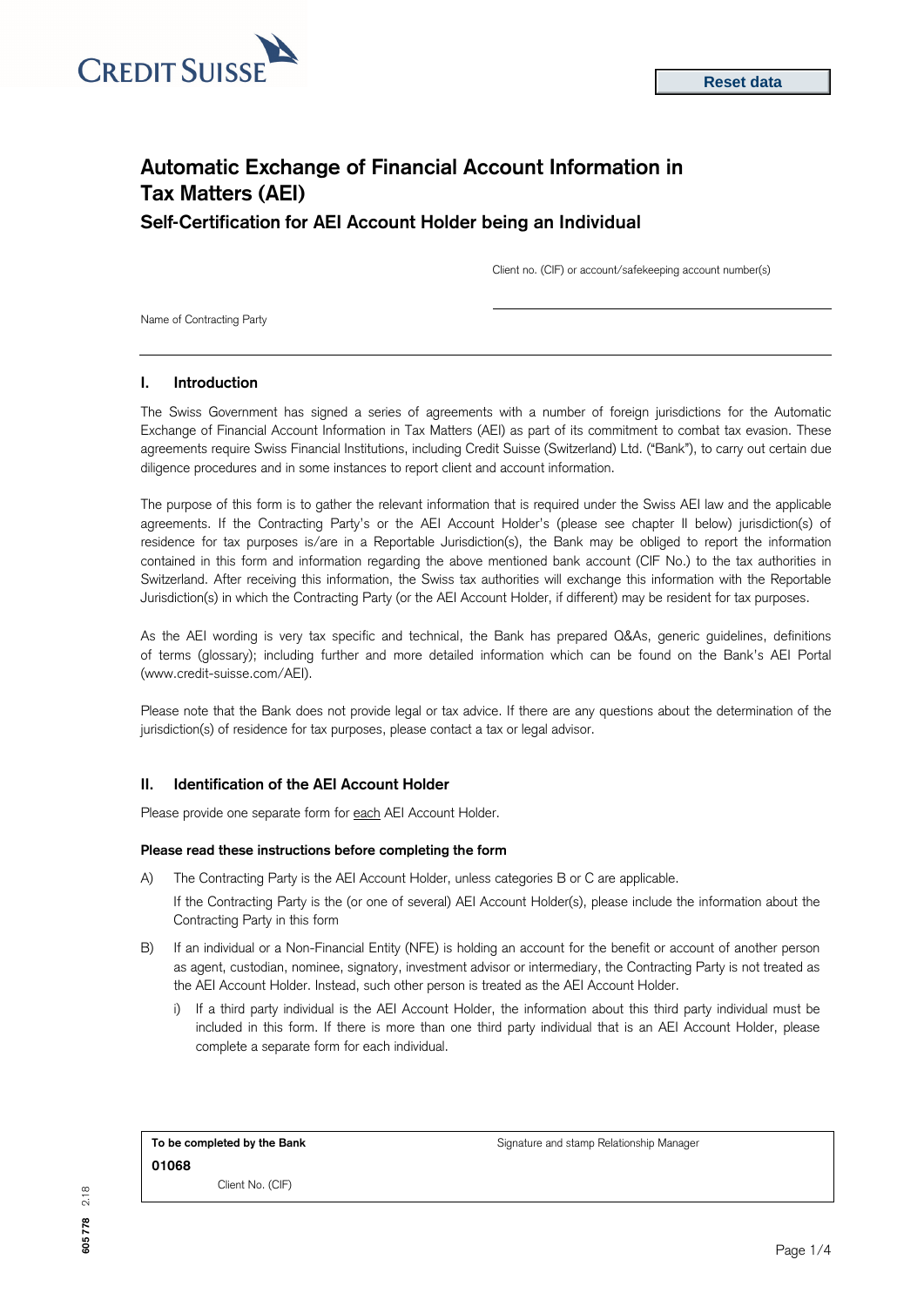- ii) If one or more third party entities are the AEI Account Holder(s), this form does not have to be completed. Instead the form "Self-Certification for AEI Account Holder being an Entity" must be completed for each third party entity.
- iii) If third party individuals and third party entities are the AEI Account Holder(s) please follow the instructions for individuals under i) and the instructions for entities under ii).
- C) If the Contracting Party is holding the account as a trustee on behalf of a trust, the trust is treated as the AEI Account Holder. This form does not have to be completed. Instead, the form "Self-Certification for AEI Account Holder being an entity" must be completed for the trust.

## **III. Personal Data and Tax Residence of the AEI Account Holder (may be identical to the Contracting Party)**

| Name                           | First name |
|--------------------------------|------------|
| Date of birth (dd.mm.yyyy)     |            |
| Residence Address / Street/No. |            |
| Zip code                       | Town/City  |
| Country (no abbreviation)      |            |

Please insert below **all** jurisdiction(s) of residence for tax purposes.

Generally, an individual is resident for tax purposes in a jurisdiction if, under the laws of that jurisdiction (including tax conventions, e.g. double tax agreements), he/she pays or should be paying taxes therein by reason of his/her domicile, residence, or any other criterion of a similar nature, and not only from sources in that jurisdiction.

Further you may be required to provide additional information to evidence the declaration made.

For additional information on tax residence, please contact a tax and legal adviser and visit the Bank's AEI Portal [\(www.credit-suisse.com/AEI\).](http://www.credit-suisse.com/AEI)

### **Jurisdiction 1:**

**Jurisdiction of Residence for Tax Purposes Taxpayer Identification Number (TIN)<sup>1</sup>** (no abbreviations) (or equivalent Identification Number)

#### **If the TIN is unavailable, please tick the box with the appropriate reason (only one box can be ticked):**

**Reason A**: The relevant jurisdiction is Switzerland (Note: If you tick this box, please make sure that you also have entered above your jurisdiction of residence for tax purposes)

|  |  | To be completed by the Bank |  |  |
|--|--|-----------------------------|--|--|
|--|--|-----------------------------|--|--|

\_\_\_\_\_\_\_\_\_\_\_\_\_\_\_\_\_\_\_\_

Client No. (CIF)

**<sup>1</sup>**For more information regarding TIN please contact a tax or legal adviser or visit the Bank's AEI Portal (www.credit-suisse.com/AEI).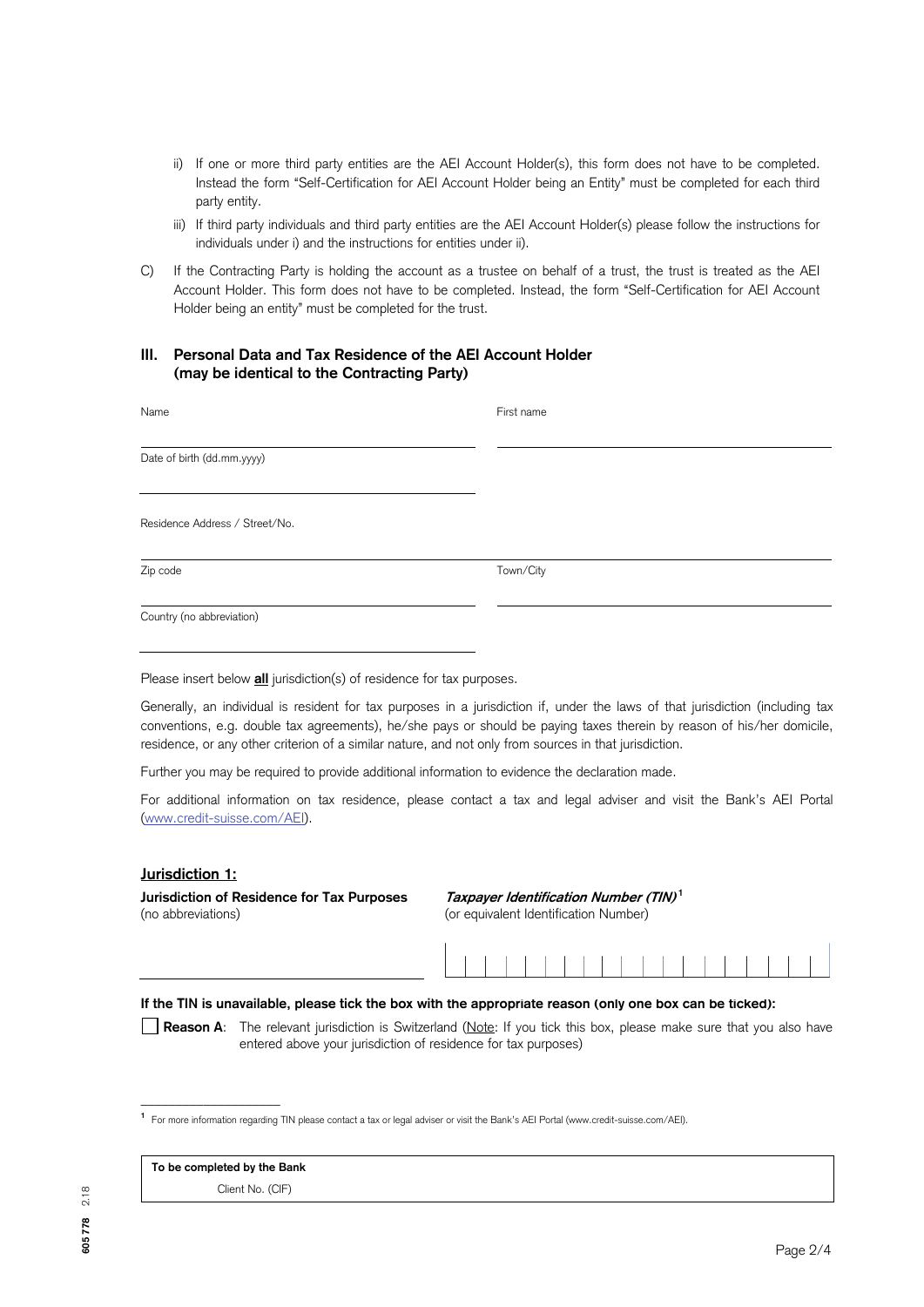|                                                                                                                                                                | Reason B: The jurisdiction where the AEI Account Holder is liable to pay tax does not issue TINs (or an equivalent<br>identification number) to its residents <sup>2</sup>            |                                                                                                            |  |
|----------------------------------------------------------------------------------------------------------------------------------------------------------------|---------------------------------------------------------------------------------------------------------------------------------------------------------------------------------------|------------------------------------------------------------------------------------------------------------|--|
|                                                                                                                                                                | <b>Reason C:</b> The TIN is not available at the moment but will be provided as soon as possible.                                                                                     |                                                                                                            |  |
| Jurisdiction 2:                                                                                                                                                |                                                                                                                                                                                       |                                                                                                            |  |
| (no abbreviations)                                                                                                                                             | Jurisdiction of Residence for Tax Purposes                                                                                                                                            | Taxpayer Identification Number (TIN) <sup>1</sup><br>(or equivalent Identification Number)                 |  |
|                                                                                                                                                                |                                                                                                                                                                                       |                                                                                                            |  |
|                                                                                                                                                                |                                                                                                                                                                                       | If the TIN is unavailable please, tick the box with the appropriate reason (only one box can be ticked):   |  |
|                                                                                                                                                                | Reason A: The relevant jurisdiction is Switzerland (Note: If you tick this box, please make sure that you also have<br>entered above your jurisdiction of residence for tax purposes) |                                                                                                            |  |
|                                                                                                                                                                | <b>Reason B:</b> The jurisdiction where the AEI Account Holder is liable to pay tax does not issue TINs (or an equivalent<br>identification number) to its residents <sup>2</sup>     |                                                                                                            |  |
|                                                                                                                                                                | <b>Reason C:</b> The TIN is not available at the moment but will be provided as soon as possible.                                                                                     |                                                                                                            |  |
| Jurisdiction 3:                                                                                                                                                |                                                                                                                                                                                       |                                                                                                            |  |
| Taxpayer Identification Number (TIN) <sup>1</sup><br>Jurisdiction of Residence for Tax Purposes<br>(no abbreviations)<br>(or equivalent Identification Number) |                                                                                                                                                                                       |                                                                                                            |  |
|                                                                                                                                                                |                                                                                                                                                                                       |                                                                                                            |  |
|                                                                                                                                                                |                                                                                                                                                                                       | If the TIN is unavailable, please tick the box with the appropriate reason (only one box can be ticked):   |  |
|                                                                                                                                                                | Reason A: The relevant jurisdiction is Switzerland (Note: If you tick this box, please make sure that you also have<br>entered above your jurisdiction of residence for tax purposes) |                                                                                                            |  |
| <b>Reason B:</b>                                                                                                                                               | The jurisdiction where the AEI Account Holder is liable to pay tax does not issue TINs (or an equivalent<br>identification number) to its residents <sup>2</sup>                      |                                                                                                            |  |
|                                                                                                                                                                | <b>Reason C:</b> The TIN is not available at the moment but will be provided as soon as possible.                                                                                     |                                                                                                            |  |
| jurisdictions.                                                                                                                                                 |                                                                                                                                                                                       | Please use an additional form if the above mentioned AEI Account Holder is tax resident in more than three |  |

## **IV. Acknowledgment and Certification**

- 1. The Contracting Party confirms that all statements made in this form are to the best of its knowledge and belief, correct and complete.
- 2. The Contracting Party confirms that it has listed all its (or the AEI Account Holder's, if different) jurisdiction(s) of residence for tax purposes.

\_\_\_\_\_\_\_\_\_\_\_\_\_\_\_\_\_\_\_\_

Client No. (CIF)

**<sup>1</sup>**For more information regarding TIN please contact a tax or legal adviser or visit the Bank's AEI Portal (www.credit-suisse.com/AEI).

<sup>&</sup>lt;sup>2</sup> Reason B also covers cases where the jurisdiction in which the AEI Account Holder is liable to pay tax does not issue TINs to some types of its residents (e.g. minors)